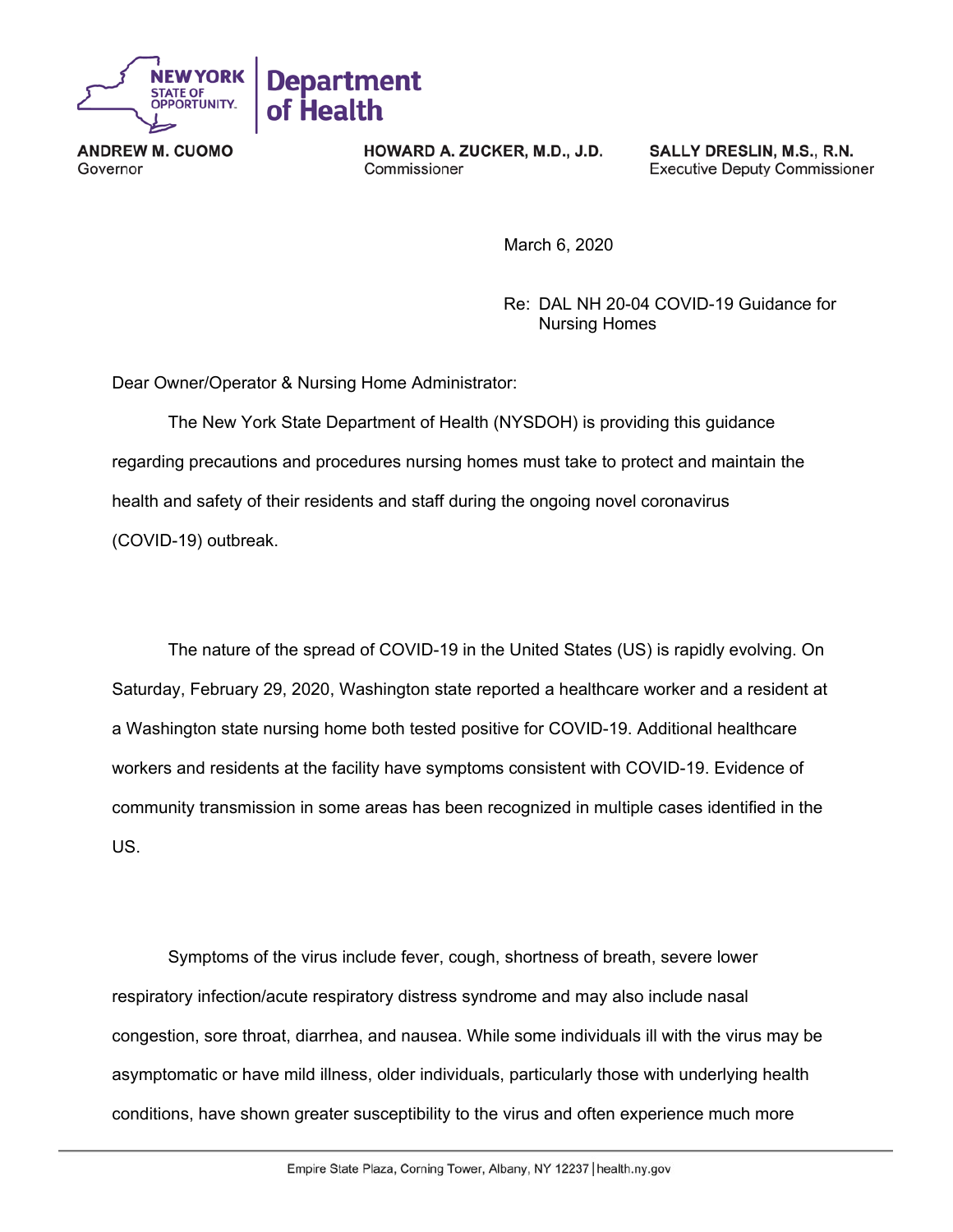serious illness and outcomes. This potential for more serious illness among older adults, coupled with the more closed, communal nature of the nursing home environment, represents a risk of outbreak and a substantial challenge for nursing homes.

# **I.****Stay Informed**

It is expected that the spread of COVID-19 infections in the US will continue to increase. It is essential that all nursing home owner/operators, administrators, and clinical staff maintain situational awareness about the disease, its signs and symptoms, where cases and outbreaks are occurring, and necessary infection prevention and control procedures by regularly visiting the Centers for Disease Control and Prevention (CDC) and NYSDOH websites, as well as the NYSDOH Health Commerce System (HCS), to review the most up-to-date information for healthcare providers.

Because NYSDOH distributes alerts and advisories through the HCS notification system, it is essential that nursing homes maintain up-to-date contact information in the HCS Communications Directory for their administrative and clinical leadership to be assured of receiving this information. The following are links to up-to-date information:

- CDC: https://www.cdc.gov/coronavirus/2019-ncov/index.html and https://www.cdc.gov/coronavirus/2019-ncov/healthcare-facilities/prevent-spreadin-long-term-care-facilities.html
- NYSDOH: https://www.health.ny.gov/diseases/communicable/coronavirus.htm
- HCS: https://commerce.health.state.ny.us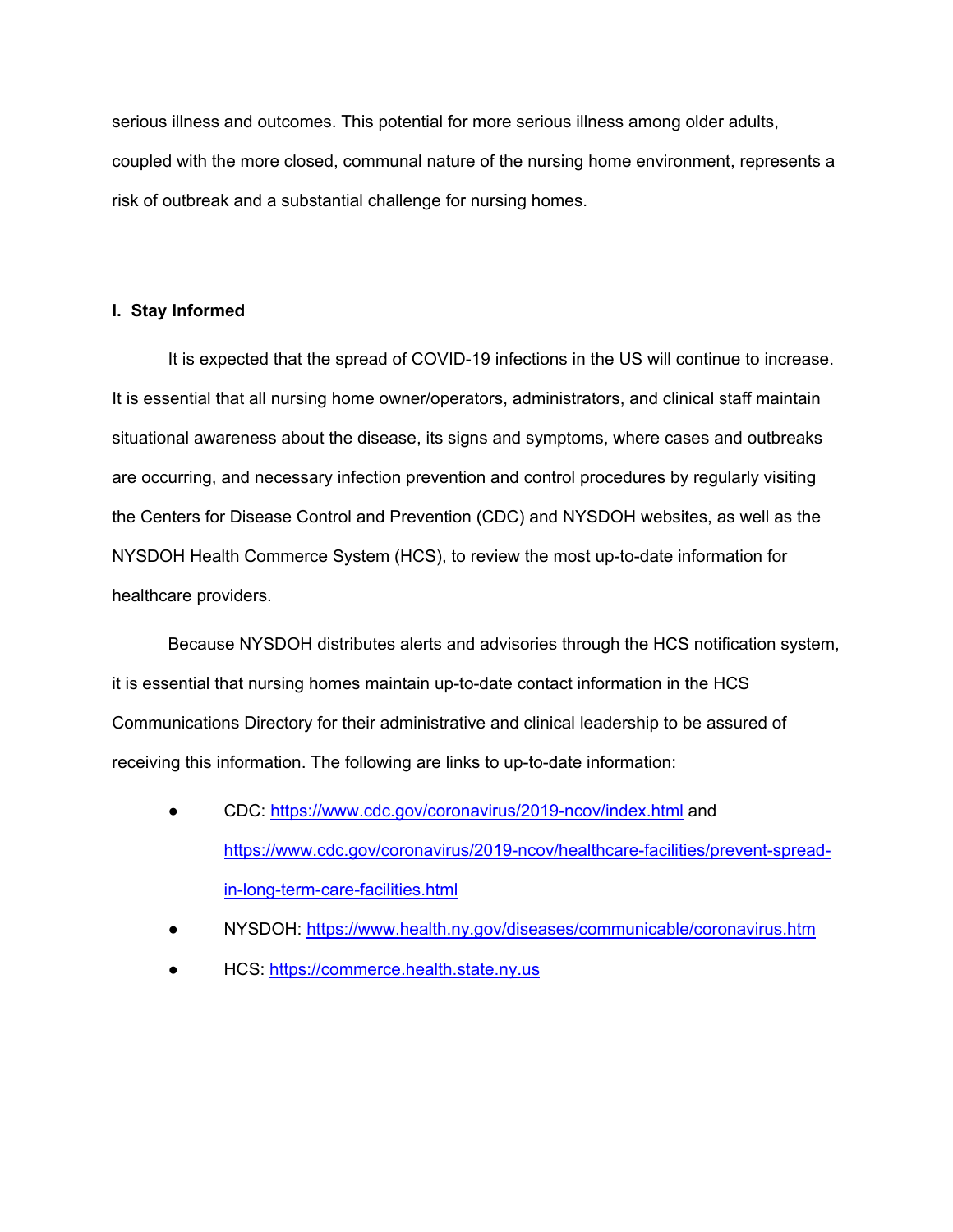#### **II. Prevent Exposure to and Spread of Illness at the Nursing Home**

Visitors to the nursing home may introduce COVID-19 infection into the nursing home if they are ill as a result of community transmission either internationally or in the US, or have had close contact (within 6 feet) to person(s) known to have or reasonably suspected of having COVID-19. If community transmission is recognized in the area where the nursing home is located, the nursing home must have staff available to screen visitors for symptoms or potential exposure to someone with COVID-19. The nursing home should consider temporarily modifying visiting hours or procedures in order to facilitate monitoring in a situation of community transmission.

Nursing homes must post signage addressing visitation restrictions at all public entrances to the nursing home, as well as in foyers and vestibules leading into the facility and on the nursing home's website. The English version of the signage is attached to this letter and downloadable files with other language translations will be made available when ready on the NYSDOH public website COVID-19 page for healthcare providers at:

https://www.health.ny.gov/diseases/communicable/coronavirus/providers.htm. In accordance with federal regulations (42 CFR § 483.10[f][4][iii]), state regulations (10 NYCRR § 415.19[b]) and Centers for Medicare and Medicaid Services (CMS) guidance, this signage advises that visitors with symptoms of illness such as fever, lower respiratory infection, shortness of breath, cough, nasal congestion, runny nose, sore throat, nausea, vomiting, and/or diarrhea are restricted from visiting the nursing home until symptoms have fully resolved.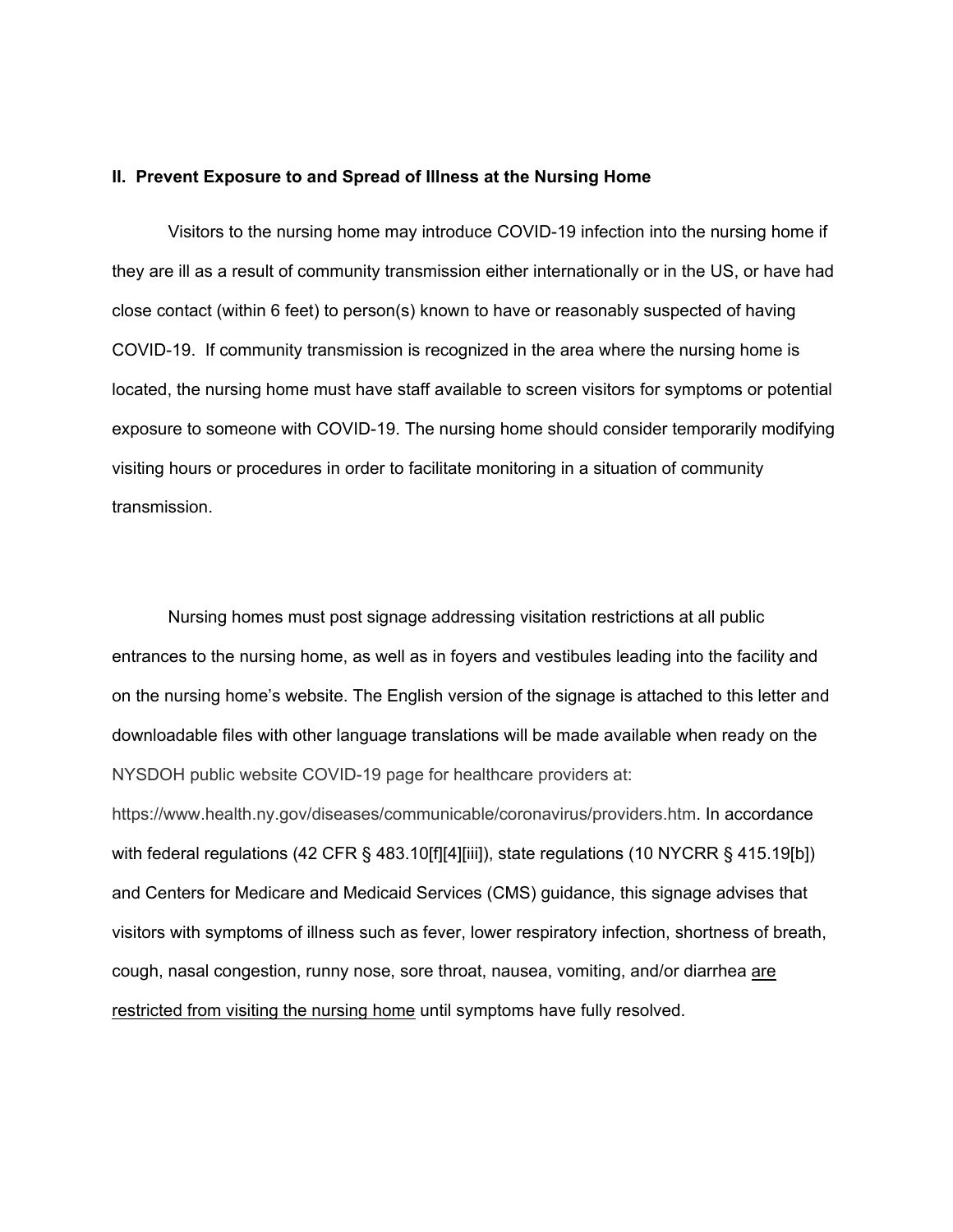It is important to remember that, per 42 CFR  $\S$  483.10(f)(4)(vi), the nursing home, "must inform each resident (or resident representative, where appropriate) of his or her visitation rights and related facility policy and procedures, including any clinical or safety restriction or limitation on such rights, . . . the reasons for the restriction or limitation, and to whom the restrictions apply…". The nursing home must proactively post information about the visitation restrictions on their website, and send a letter or email to the family of each resident, to inform them of the visitation policy.

Similarly, nursing home staff are exposed to the general community each day and may become infected with an acute respiratory illness (e.g. COVID-19, influenza, respiratory syncytial virus (RSV)) if community transmission of that illness is occurring. Staff must be screened for respiratory symptoms upon arriving at work. It is critical that nursing homes strictly enforce their illness and sick leave policies. Staff showing these types of symptoms must not be permitted to remain at work and must not return to work until completely recovered. NYSDOH regional epidemiologists are available for consultation regarding work restrictions for ill healthcare employees.

Staff persons who have been potentially exposed to someone with confirmed COVID-19, or to someone who is a person under investigation (PUI) for COVID-19, will be placed under *voluntary quarantine and mandatory active monitoring* or *quarantine* by public health officials*,*  based on the symptoms presented and/or level of risk for having contracted COVID-19.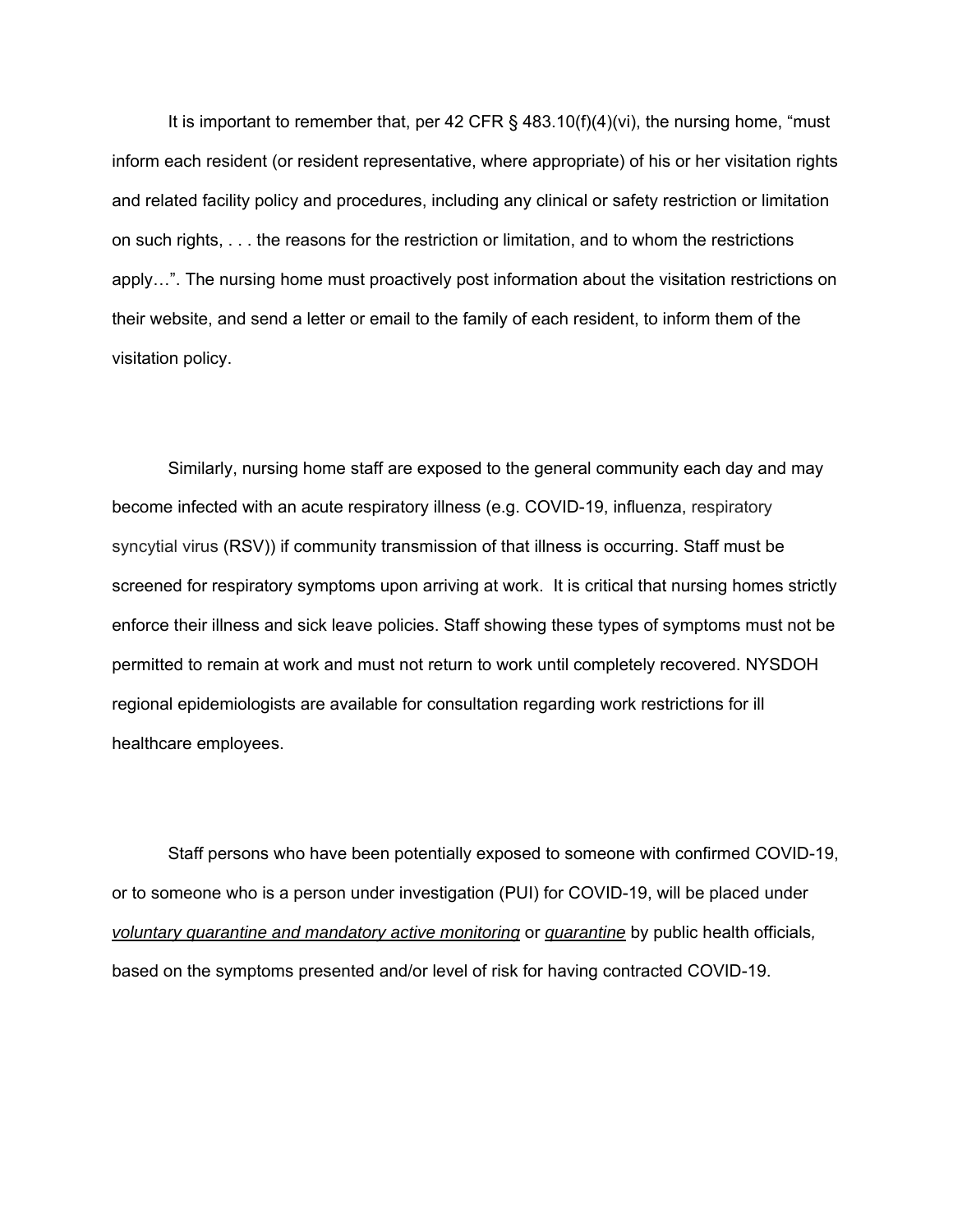Nursing homes should consult with the most current guidance from NYSDOH. At this time, if the staff person is *asymptomatic* but has had a potential exposure to COVID-19, they must be furloughed for a period of 14 days following the exposure and will be subject to a quarantine order, which may be voluntary or mandatory quarantine depending on the exposure risk. If the staff person is *symptomatic*, the furlough will last for at least 14 days following the date of onset of symptoms. The staff person will be subject to a mandatory quarantine or isolation order, depending on whether the staff person is suspected or known to have COVID-19.

If a staff person is found to be ill upon screening, the nursing home should send the person home and direct them to contact their primary care physician immediately. If the nursing home has reason to be concerned that the person may be infected with COVID-19, the nursing home must send the person home and contact the New York State Department of Health.

If nursing home staff are concerned that there may have been transmission of illness within the facility, the nursing home must consult with the NYSDOH to determine if a NORA report is necessary.

The state regulations that address infection control policies are located in 10 NYCRR 415.19. All nursing homes must review and reinforce their policies and procedures with all staff, residents, and visitors regarding infection prevention and control including: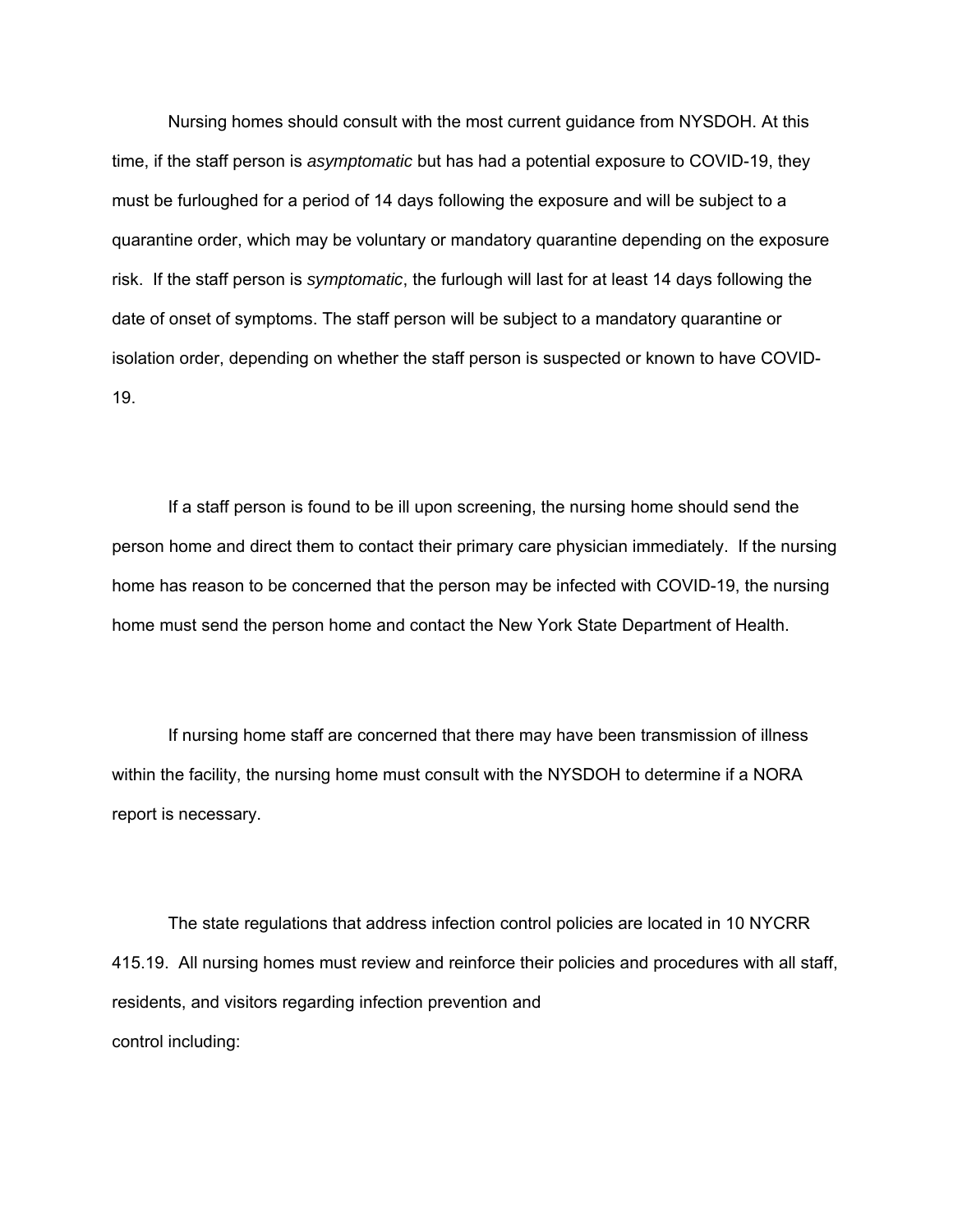- Standard, Droplet and Contact precautions (applicable for the care of all residents) with their staff. Guidance is available on the CDC website at: https://www.cdc.gov/coronavirus/2019-ncov/healthcare-facilities/prevent-spreadin-long-term-care-facilities.html. A convenient poster reviewing PPE donning/doffing procedures is available at: https://www.cdc.gov/hai/pdfs/ppe/ppe-sequence.pdf
- Hand hygiene practices and respiratory hygiene/cough etiquette. Ensure that adequate supplies of hand hygiene materials (both alcohol-based hand sanitizers and soap, water, and disposable paper towels) are readily available.

Daily, frequent cleaning and disinfection of commonly touched environmental surfaces must be done with EPA-registered, hospital-grade disinfectant to decrease environmental contamination. Staff must be instructed on the need to follow all manufacturer's instructions for use, including proper dwell times for all cleaners and disinfectants.

### *2***. Conserve PPE, particularly surgical or procedure masks and N-95 respirator***s*

Global supplies of some types of PPE, including surgical masks, have been impacted by the COVID-19 outbreak response, and deliveries are delayed. NYSDOH asks nursing home administrators to encourage those staff who have chosen to not be vaccinated against influenza, to reconsider being vaccinated as a means of conserving on the number of surgical masks used by the nursing home each day.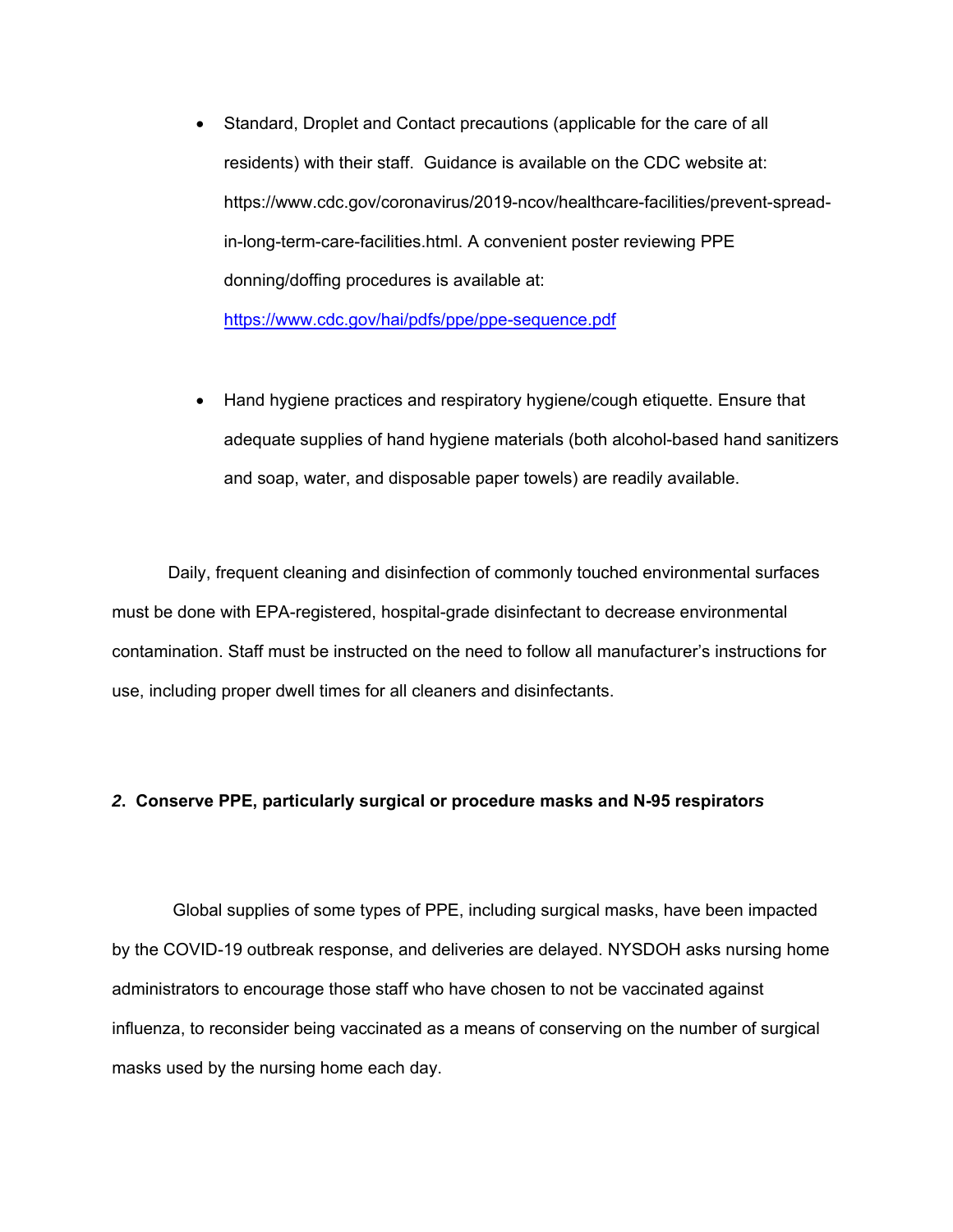As influenza is currently prevalent in NYS, staff at nursing homes who are unvaccinated for influenza need to comply with the regulations under Section 2.59 of the New York State Sanitary Code (10 NYCRR § 2.59). The regulation requires all health care and residential facilities and agencies regulated pursuant to Article 28, 36, or 40 of the Public Health Law to ensure that all personnel, as defined in the regulation, not vaccinated against influenza for the current influenza season, wear a surgical or procedure mask while in areas where patients or residents are typically present.

 As an alternative to vaccination, where possible, nursing homes could consider assigning those unvaccinated staff to administrative duties that do not require them to interact with residents. Reducing the number of staff that must meet this regulation will assist in conserving critical supplies of masks. Additionally, until a vaccination is available for SARS-CoV-2 (the virus that causes COVID-19), use of surgical masks and N-95s will be necessary under different circumstances. Conservation of these masks to the extent possible is warranted.

Nursing homes should also practice administrative controls on the availability of masks by centrally holding and allocating masks to staff as necessary. However, nursing homes must ensure that these controls do not discourage the use of masks when indicated for patient care. Signage should be posted for visitors who require a mask based on the transmission-based precautions of the resident they are visiting. Any potentially contagious resident whose visitors are not restricted from visitation, should don a surgical or procedure mask before receiving the visitor(s). Visitors should be reminded to maintain social distancing during the visit, and to perform hand hygiene, i.e. washing their hands and applying hand sanitizer, following the visit.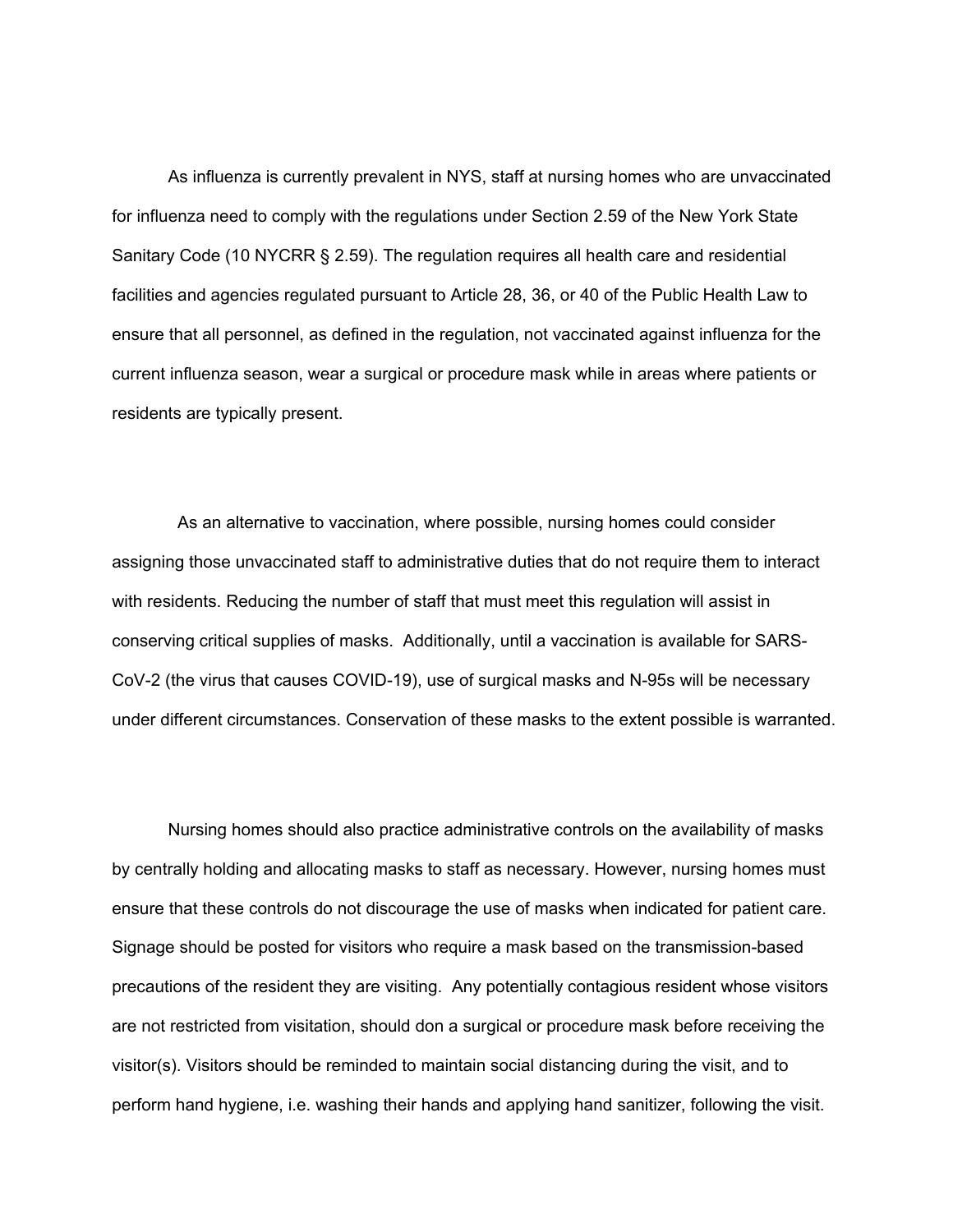Where use of an N95 respirator or mask is necessitated by a required procedure, nursing homes can help to conserve these respirators by limiting the number of staff who will perform these procedures.

### **3. What to do if a Resident is suspected of having a COVID-19 infection**

Residents suspected of infection with COVID-19 should be given a surgical or procedure mask (not an N95) to wear. The facility must immediately contact the New York State Department of Health. While awaiting the transfer, the resident must be isolated in a separate room with the door closed. In this context, nursing home staff attending the PUI until they are transferred should follow CDC guidelines (https://www.cdc.gov/coronavirus/2019-ncov/infectioncontrol/control-recommendations.html) for the selection, use, and disposal of PPE (including gloves, isolation gown, and a properly fit-tested N95 or higher filtering facepiece respirator) and should maintain social distancing of at least 6 feet from the person.

## **III. Contact information:**

You may contact the NYSDOH Bureau of Healthcare Associated Infections at 518-474- 1142 during business hours or the NYSDOH Public Health Duty Officer at 1-866-881-2809 evenings, weekends, and holidays.